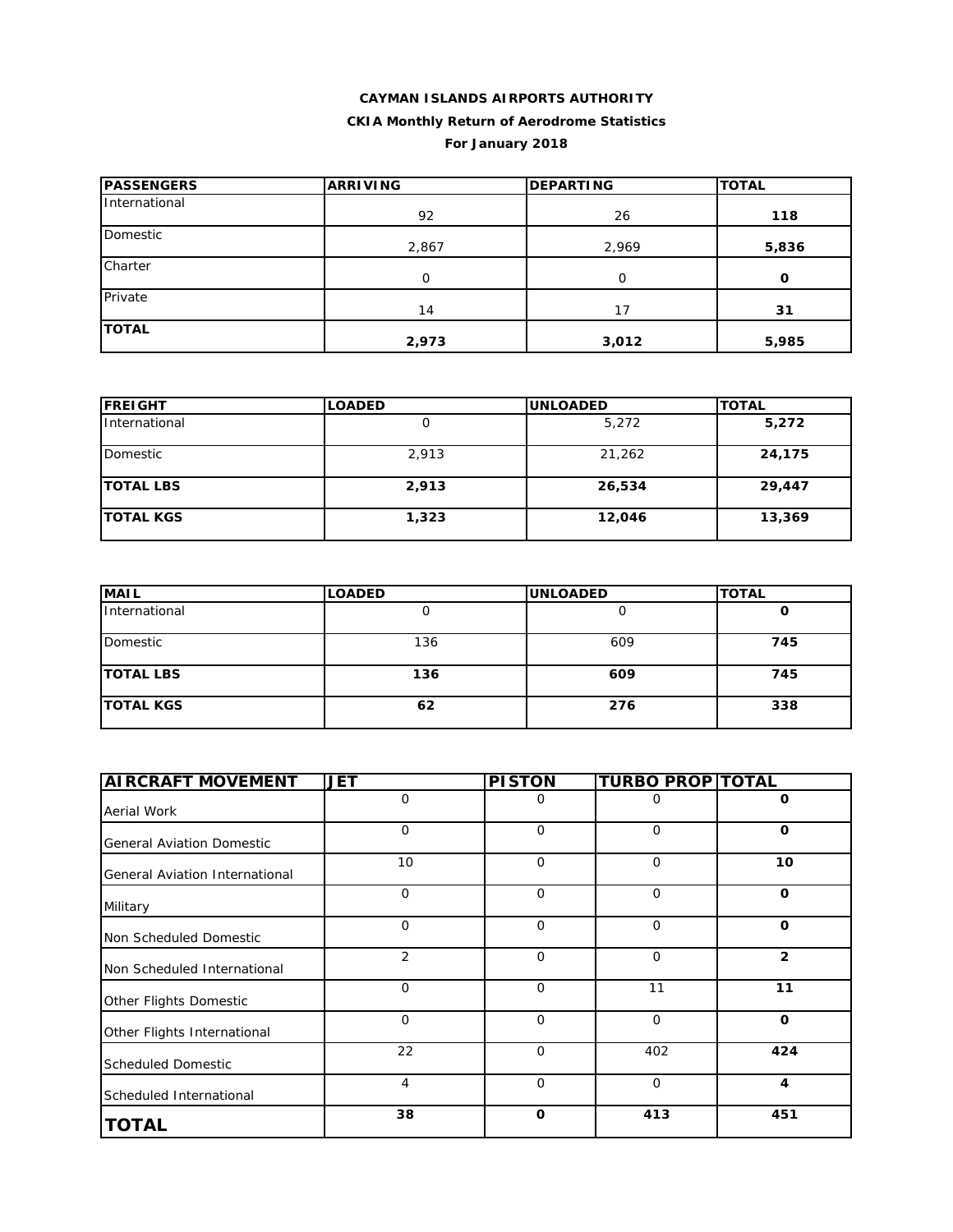| <b>PASSENGERS</b> | <b>ARRIVING</b> | <b>DEPARTING</b> | <b>TOTAL</b> |
|-------------------|-----------------|------------------|--------------|
| International     | 107             | 5                | 112          |
| Domestic          | 2,944           | 3,020            | 5,964        |
| Charter           | $\Omega$        | 0                | O            |
| Private           | 8               | າ                | 10           |
| <b>TOTAL</b>      | 3,059           | 3,027            | 6,086        |

| <b>FREIGHT</b>   | <b>LOADED</b> | <b>UNLOADED</b> | <b>TOTAL</b> |
|------------------|---------------|-----------------|--------------|
| International    |               | 5,813           | 5,813        |
| Domestic         | 3,231         | 10,929          | 14,160       |
| <b>TOTAL LBS</b> | 3,231         | 16,742          | 19,973       |
| <b>TOTAL KGS</b> | 1,467         | 7,601           | 9,068        |

| <b>MAIL</b>      | <b>LOADED</b> | <b>UNLOADED</b> | <b>TOTAL</b> |
|------------------|---------------|-----------------|--------------|
| International    | u             |                 | u            |
| Domestic         | 85            | 1,015           | 1,100        |
| <b>TOTAL LBS</b> | 85            | 1,015           | 1,100        |
| <b>TOTAL KGS</b> | 39            | 461             | 499          |

| <b>AIRCRAFT MOVEMENT</b>         | <b>JET</b>     | <b>PISTON</b> | <b>TURBO PROP TOTAL</b> |             |
|----------------------------------|----------------|---------------|-------------------------|-------------|
| Aerial Work                      | $\mathbf{O}$   | 0             | 0                       | 0           |
| <b>General Aviation Domestic</b> | $\overline{O}$ | 4             | 4                       | 8           |
| General Aviation International   | 5              | 2             | 1                       | 8           |
| Military                         | $\Omega$       | $\mathbf 0$   | $\mathbf 0$             | $\Omega$    |
| Non Scheduled Domestic           | $\mathbf 0$    | $\mathbf 0$   | $\mathbf 0$             | $\mathbf 0$ |
| Non Scheduled International      | 0              | $\mathbf 0$   | $\mathbf 0$             | $\mathbf 0$ |
| Other Flights Domestic           | $\mathbf{O}$   | $\mathbf 0$   | 5                       | 5           |
| Other Flights International      | $\overline{O}$ | $\mathbf 0$   | $\mathbf 0$             | $\mathbf 0$ |
| <b>Scheduled Domestic</b>        | 8              | 1             | 375                     | 384         |
| Scheduled International          | 4              | $\mathbf 0$   | $\mathbf 0$             | 4           |
| <b>TOTAL</b>                     | 17             | 7             | 385                     | 409         |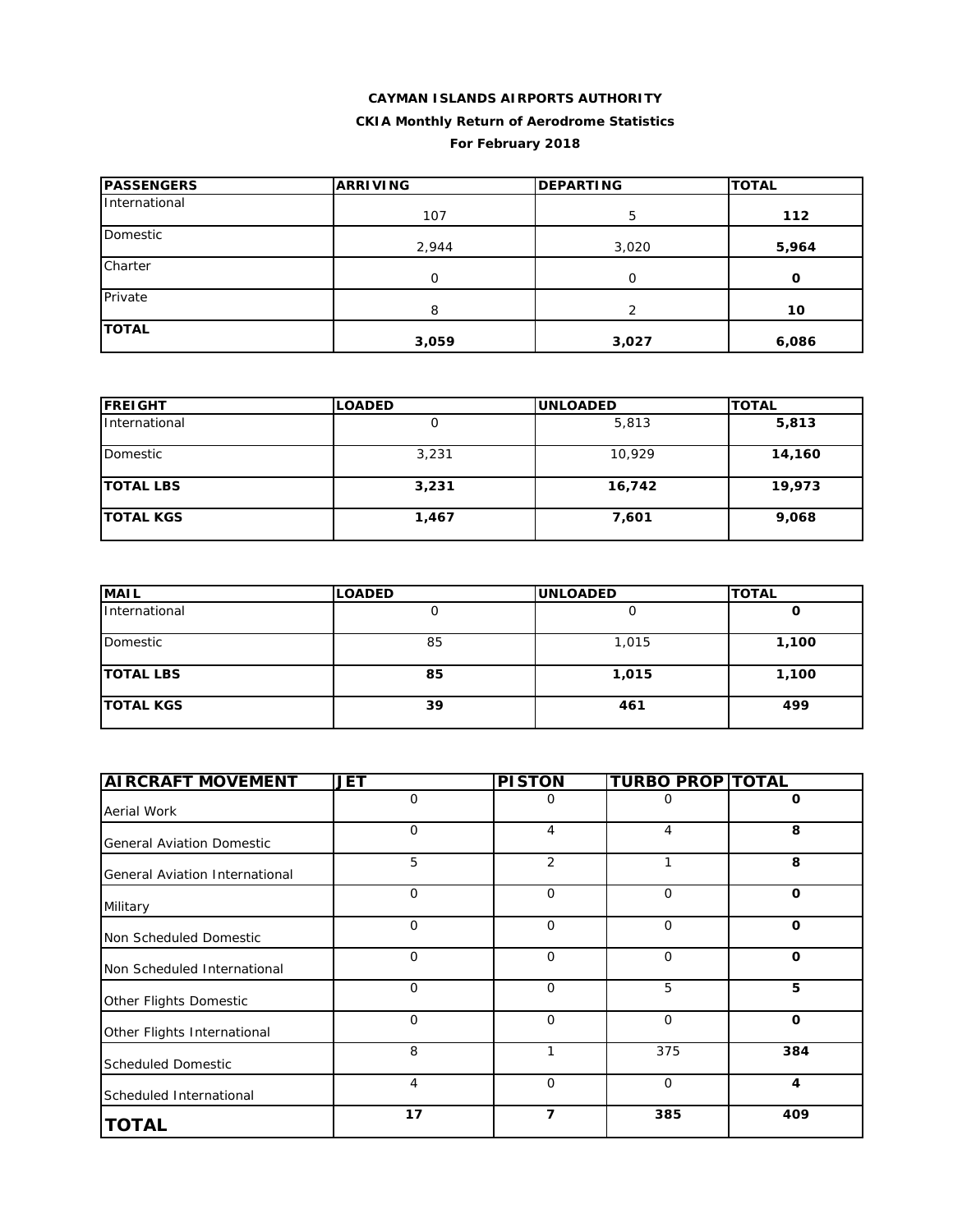# **CAYMAN ISLANDS AIRPORTS AUTHORITY**

# **CKIA Monthly Return of Aerodrome Statistics**

### **For March 2018**

| <b>PASSENGERS</b> | <b>ARRIVING</b> | <b>DEPARTING</b> | <b>TOTAL</b> |  |
|-------------------|-----------------|------------------|--------------|--|
| International     | 162             | 45               | 207          |  |
| Domestic          | 3,594           | 3,778            | 7,372        |  |
| Charter           | 10              | 12               | 22           |  |
| Private           | 30              | 27               | 57           |  |
| <b>TOTAL</b>      | 3,786           | 3,850            | 7,636        |  |

| <b>FREIGHT</b>   | <b>LOADED</b> | <b>UNLOADED</b> | <b>TOTAL</b> |
|------------------|---------------|-----------------|--------------|
| International    |               | 5,655           | 5,655        |
| Domestic         | 5,110         | 17,124          | 22,234       |
| <b>TOTAL LBS</b> | 5,110         | 22,779          | 27,889       |
| <b>TOTAL KGS</b> | 2,320         | 10,342          | 12,662       |

| <b>MAIL</b>      | <b>LOADED</b> | <b>UNLOADED</b> | <b>TOTAL</b> |
|------------------|---------------|-----------------|--------------|
| International    |               |                 | U            |
| Domestic         | 184           | 860             | 1,044        |
| <b>TOTAL LBS</b> | 184           | 860             | 1,044        |
| <b>TOTAL KGS</b> | 84            | 390             | 474          |

| <b>AIRCRAFT MOVEMENT</b>         | JET         | <b>PISTON</b>  | <b>TURBO PROP TOTAL</b> |                |
|----------------------------------|-------------|----------------|-------------------------|----------------|
| Aerial Work                      | 0           | 0              | 0                       | $\mathbf 0$    |
| <b>General Aviation Domestic</b> | 3           | 6              | 7                       | 16             |
| General Aviation International   | 8           | 9              | 3                       | 20             |
| Military                         | $\mathbf 0$ | $\mathbf 0$    | $\mathbf 0$             | $\mathbf{o}$   |
| Non Scheduled Domestic           | $\mathbf 0$ | $\mathbf 0$    | $\mathbf 0$             | $\mathbf 0$    |
| Non Scheduled International      | 2           | $\mathbf 0$    | $\mathbf 0$             | $\overline{2}$ |
| Other Flights Domestic           | $\mathbf 0$ | $\overline{4}$ | 3                       | 7              |
| Other Flights International      | $\mathbf 0$ | $\mathbf 0$    | $\mathbf 0$             | $\mathbf{o}$   |
| <b>Scheduled Domestic</b>        | 29          | $\Omega$       | 416                     | 445            |
| Scheduled International          | 5           | $\mathbf 0$    | 0                       | 5              |
| <b>TOTAL</b>                     | 47          | 19             | 429                     | 495            |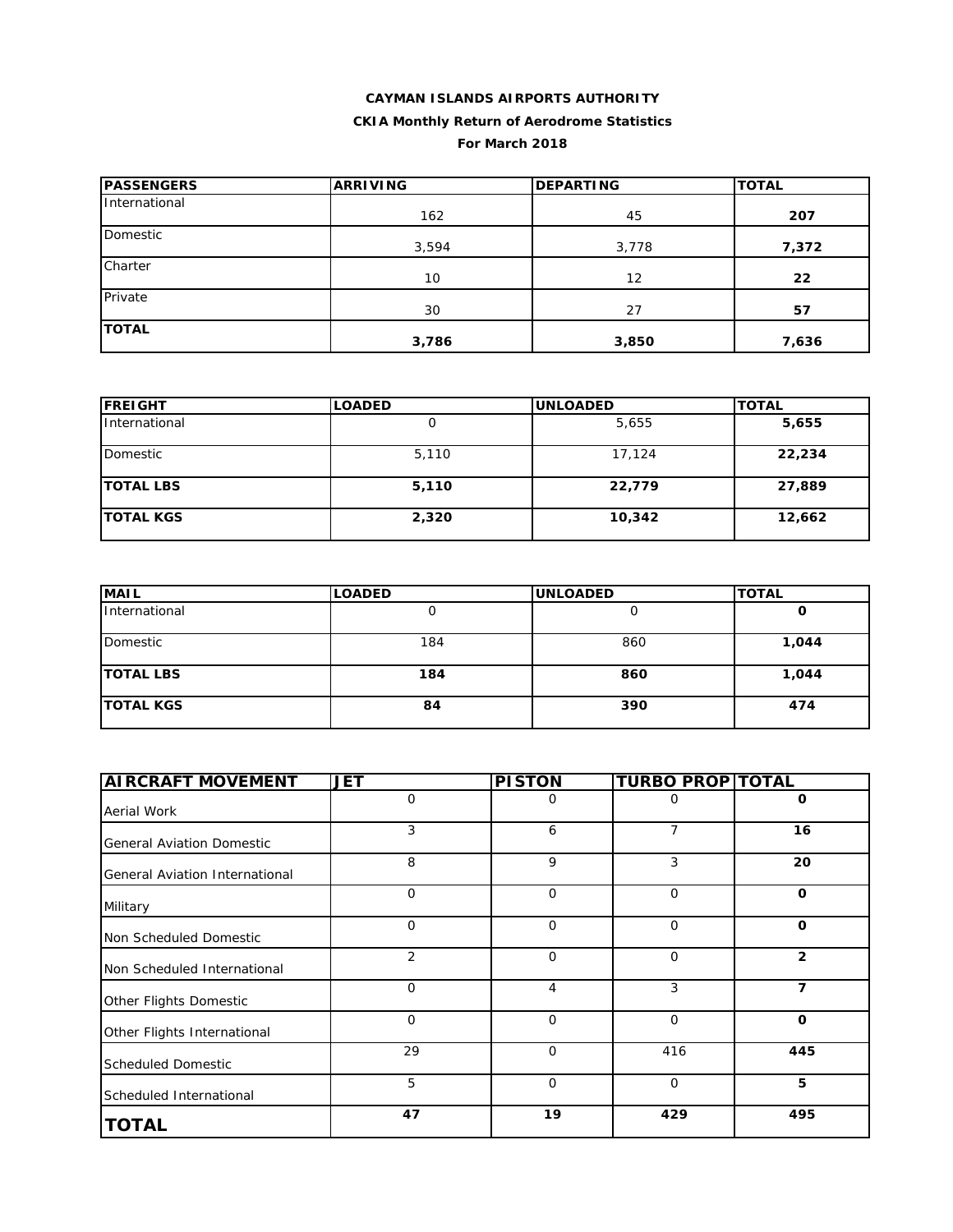#### **For April 2018**

| <b>PASSENGERS</b> | <b>ARRIVING</b> | <b>DEPARTING</b> | <b>TOTAL</b> |  |
|-------------------|-----------------|------------------|--------------|--|
| International     | 129             | 30               | 159          |  |
| <b>Domestic</b>   | 3,607           | 3,539            | 7,146        |  |
| Charter           | 0               | O                | O            |  |
| Private           | 6               | 4                | 10           |  |
| <b>TOTAL</b>      | 3,742           | 3,573            | 7,315        |  |

| <b>FREIGHT</b>   | <b>LOADED</b> | <b>UNLOADED</b> | <b>TOTAL</b> |
|------------------|---------------|-----------------|--------------|
| International    | U             | 13,523          | 13,523       |
| Domestic         | 2,420         | 11,960          | 14,380       |
| <b>TOTAL LBS</b> | 2,420         | 25,483          | 27,903       |
| <b>TOTAL KGS</b> | 1,099         | 11,569          | 12,668       |

| <b>MAIL</b>      | <b>LOADED</b> | <b>UNLOADED</b> | <b>TOTAL</b> |
|------------------|---------------|-----------------|--------------|
| International    |               |                 | u            |
| Domestic         | 101           | 297             | 398          |
| <b>TOTAL LBS</b> | 101           | 297             | 398          |
| <b>TOTAL KGS</b> | 46            | 135             | 181          |

| <b>AIRCRAFT MOVEMENT</b>         | <b>JET</b>  | <b>PISTON</b> | <b>TURBO PROP TOTAL</b> |                |
|----------------------------------|-------------|---------------|-------------------------|----------------|
| Aerial Work                      | $\mathbf 0$ | O             | 0                       | 0              |
| <b>General Aviation Domestic</b> | $\mathbf 0$ | 1             | 7                       | 8              |
| General Aviation International   | 5           | 3             | 1                       | 9              |
| Military                         | $\mathbf 0$ | $\mathbf 0$   | $\mathbf 0$             | $\mathbf 0$    |
| Non Scheduled Domestic           | $\mathbf 0$ | $\mathbf 0$   | 2                       | $\overline{2}$ |
| Non Scheduled International      | $\mathbf 0$ | $\mathbf 0$   | $\mathbf 0$             | O              |
| Other Flights Domestic           | $\mathbf 0$ | $\mathbf 0$   | 8                       | 8              |
| Other Flights International      | $\mathbf 0$ | $\mathbf 0$   | $\mathbf 0$             | O              |
| <b>Scheduled Domestic</b>        | 28          | $\Omega$      | 386                     | 414            |
| Scheduled International          | 4           | $\mathbf 0$   | $\mathbf 0$             | 4              |
| <b>TOTAL</b>                     | 37          | 4             | 404                     | 445            |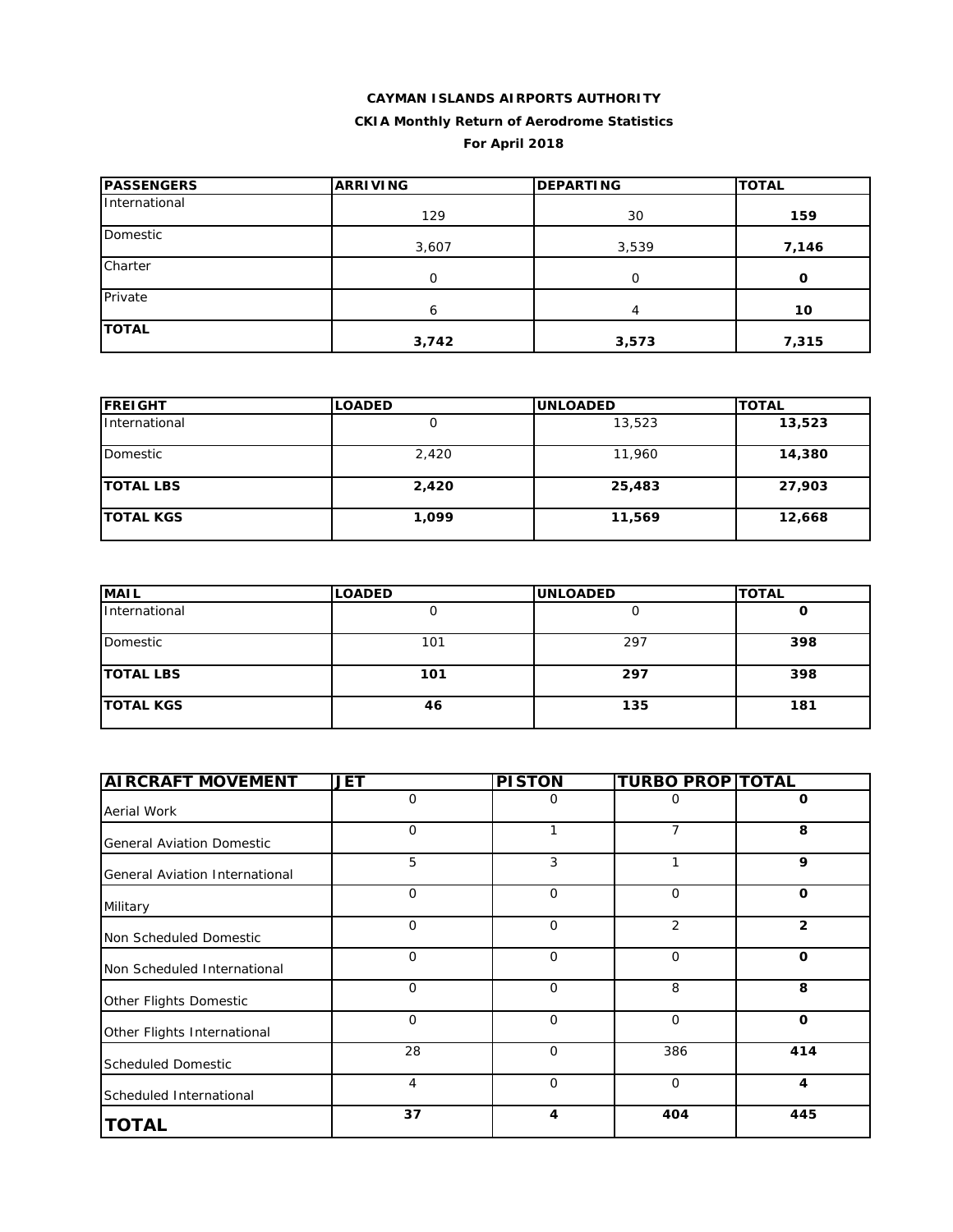| <b>PASSENGERS</b> | <b>ARRIVING</b> | <b>DEPARTING</b> | <b>TOTAL</b> |  |
|-------------------|-----------------|------------------|--------------|--|
| International     | 52              |                  | 59           |  |
| Domestic          | 3,180           | 3,072            | 6,252        |  |
| Charter           | 6               | 6                | 12           |  |
| Private           | 15              | 17               | 32           |  |
| <b>TOTAL</b>      | 3,247           | 3,096            | 6,343        |  |

| <b>IFREIGHT</b>  | <b>LOADED</b> | <b>UNLOADED</b> | <b>TOTAL</b> |
|------------------|---------------|-----------------|--------------|
| International    |               | 8,150           | 8,150        |
| Domestic         | 2,413         | 15,460          | 17,873       |
| <b>TOTAL LBS</b> | 2,413         | 23,610          | 26,023       |
| <b>TOTAL KGS</b> | 1,096         | 10,719          | 11,814       |

| <b>MAIL</b>      | <b>LOADED</b> | <b>UNLOADED</b> | <b>TOTAL</b> |
|------------------|---------------|-----------------|--------------|
| International    |               |                 |              |
| Domestic         | 200           | 391             | 591          |
| <b>TOTAL LBS</b> | 200           | 391             | 591          |
| <b>TOTAL KGS</b> | 91            | 178             | 268          |

| <b>AIRCRAFT MOVEMENT</b>         | <b>JET</b> | <b>PISTON</b> | <b>TURBO PROP TOTAL</b> |             |
|----------------------------------|------------|---------------|-------------------------|-------------|
| Aerial Work                      | 0          | 0             | O                       | 0           |
| <b>General Aviation Domestic</b> | 3          | $\mathbf 0$   | 2                       | 5           |
| General Aviation International   | 11         | 1             | 0                       | 12          |
| Military                         | $\Omega$   | $\Omega$      | 0                       | $\Omega$    |
| Non Scheduled Domestic           |            | 0             | 2                       | 3           |
| Non Scheduled International      |            | 0             | 0                       | 1           |
| Other Flights Domestic           | $\Omega$   | $\Omega$      | 5                       | 5           |
| Other Flights International      | $\Omega$   | 0             | $\overline{O}$          | $\mathbf 0$ |
| <b>Scheduled Domestic</b>        | 43         | $\mathbf 0$   | 344                     | 387         |
| Scheduled International          | 4          | 0             | $\mathbf 0$             | 4           |
| <b>TOTAL</b>                     | 63         | 1             | 353                     | 417         |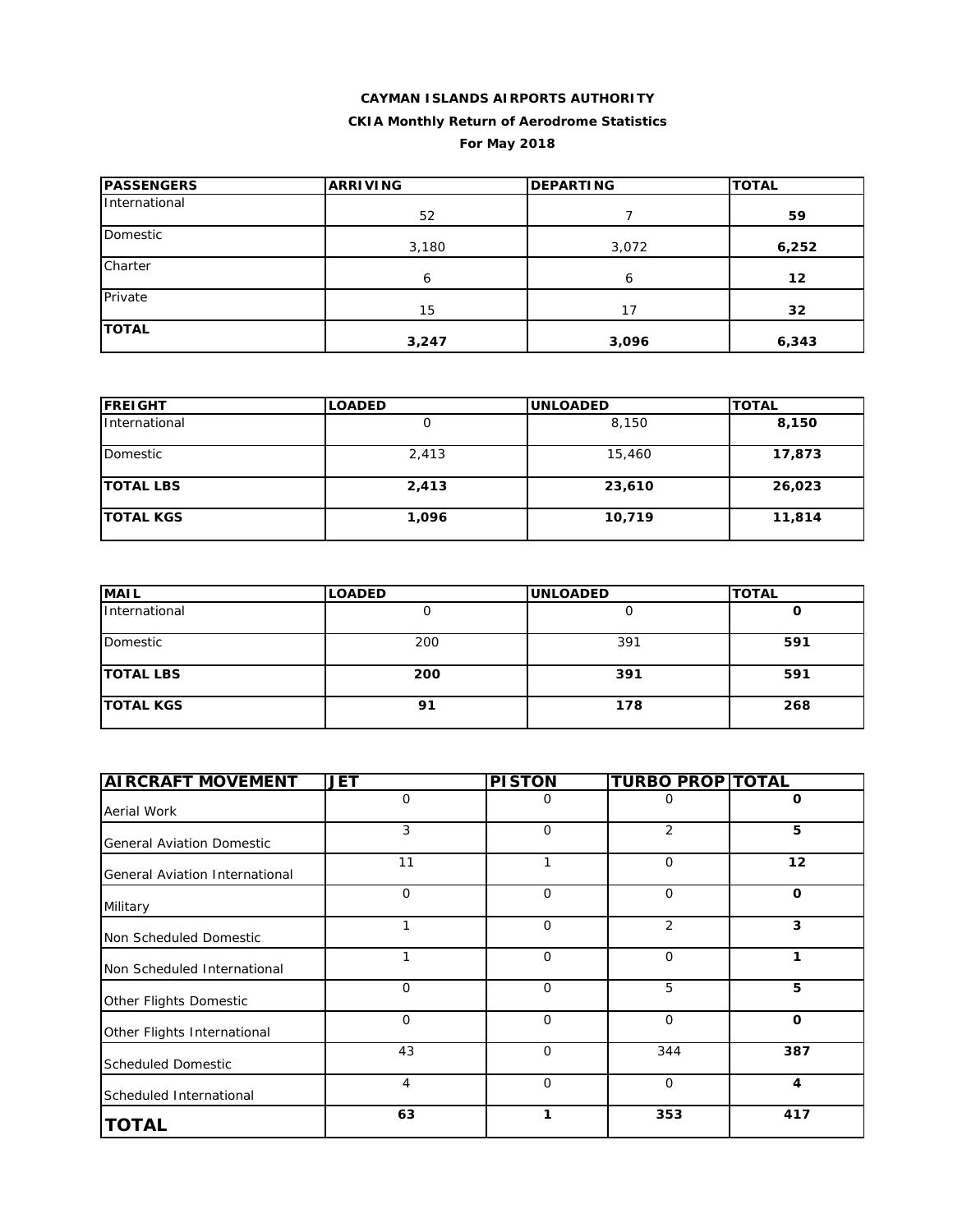# **CAYMAN ISLANDS AIRPORTS AUTHORITY**

# **CKIA Monthly Return of Aerodrome Statistics**

#### **For June 2018**

| <b>PASSENGERS</b> | <b>ARRIVING</b> | <b>DEPARTING</b> | <b>TOTAL</b> |  |
|-------------------|-----------------|------------------|--------------|--|
| International     | 349             | 138              | 487          |  |
| Domestic          | 2,878           | 3,121            | 5,999        |  |
| Charter           | $\Omega$        | $\Omega$         | O            |  |
| Private           | 12              | 17               | 29           |  |
| <b>TOTAL</b>      | 3,239           | 3,276            | 6,515        |  |

| <b>FREIGHT</b>   | <b>LOADED</b> | <b>UNLOADED</b> | <b>TOTAL</b> |  |
|------------------|---------------|-----------------|--------------|--|
| International    | Ő             | 7,422           | 7,422        |  |
| Domestic         | 4,735         | 12,014          | 16,749       |  |
| <b>TOTAL LBS</b> | 4,735         | 19,436          | 24,171       |  |
| <b>TOTAL KGS</b> | 2,150         | 8,824           | 10,974       |  |

| <b>MAIL</b>      | <b>LOADED</b> | <b>UNLOADED</b> | <b>TOTAL</b> |
|------------------|---------------|-----------------|--------------|
| International    |               |                 | u            |
| Domestic         | 161           | 561             | 722          |
| <b>TOTAL LBS</b> | 161           | 561             | 722          |
| <b>TOTAL KGS</b> | 73            | 255             | 328          |

| <b>AIRCRAFT MOVEMENT</b>         | JET         | <b>PISTON</b>           | <b>TURBO PROP TOTAL</b> |              |
|----------------------------------|-------------|-------------------------|-------------------------|--------------|
| Aerial Work                      | $\mathbf 0$ | 0                       | 0                       | $\mathbf 0$  |
| <b>General Aviation Domestic</b> | 1           | 3                       | 9                       | 13           |
| General Aviation International   | 5           | 1                       | $\overline{2}$          | 8            |
| Military                         | $\mathbf 0$ | $\mathbf 0$             | $\mathbf 0$             | $\mathbf 0$  |
| Non Scheduled Domestic           | $\mathbf 0$ | $\mathbf 0$             | $\mathbf 0$             | $\mathbf 0$  |
| Non Scheduled International      | $\mathbf 0$ | $\mathbf 0$             | $\mathbf 0$             | $\mathbf{o}$ |
| Other Flights Domestic           | $\mathbf 0$ | $\mathbf 0$             | $\mathbf 0$             | $\mathbf{o}$ |
| Other Flights International      | $\mathbf 0$ | $\mathbf 0$             | $\mathbf 0$             | $\mathbf{o}$ |
| <b>Scheduled Domestic</b>        | 26          | $\Omega$                | 380                     | 406          |
| Scheduled International          | 4           | $\mathbf 0$             | 0                       | 4            |
| <b>TOTAL</b>                     | 36          | $\overline{\mathbf{4}}$ | 391                     | 431          |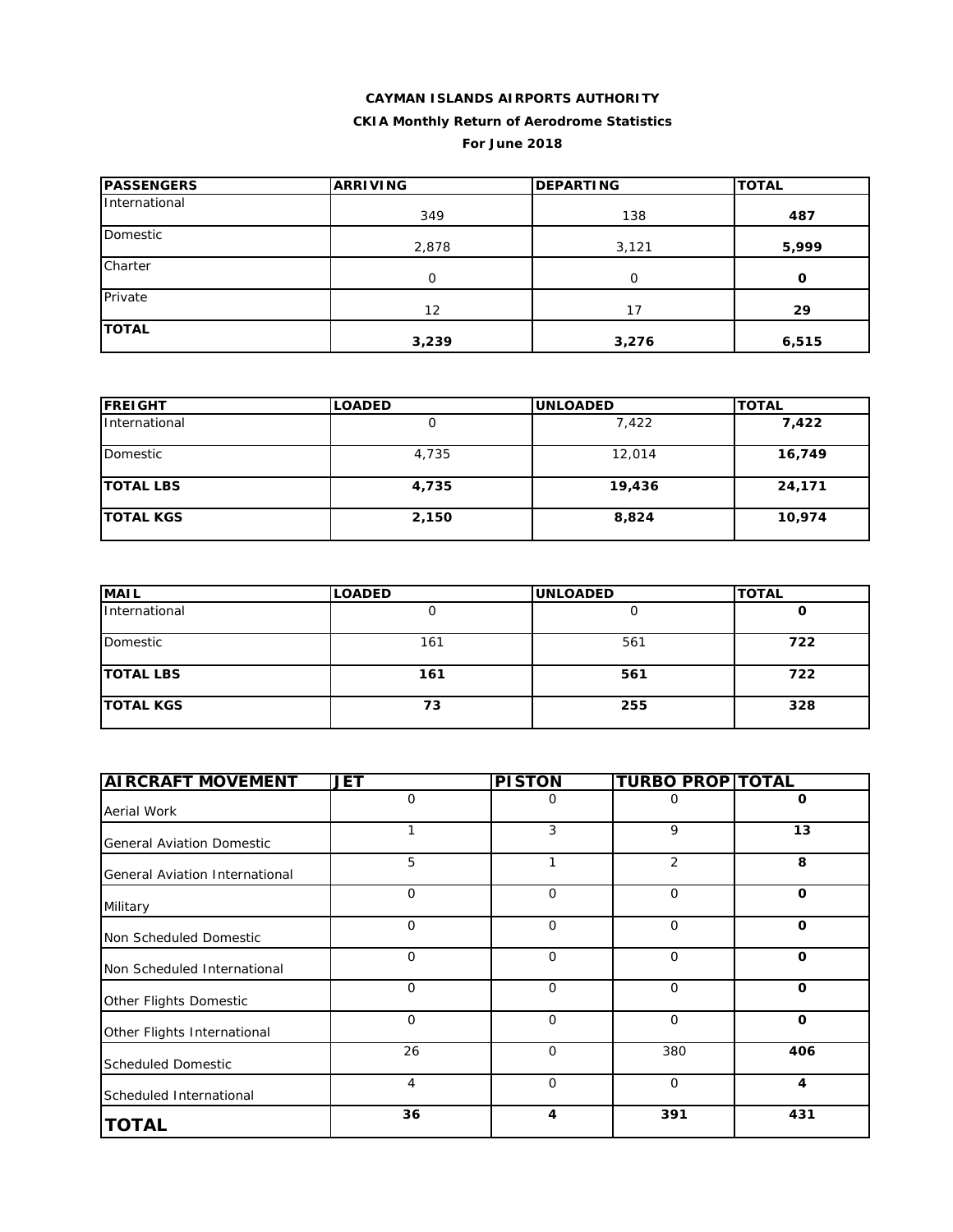#### **For July 2018**

| <b>PASSENGERS</b> | <b>ARRIVING</b> | <b>DEPARTING</b> | <b>TOTAL</b> |
|-------------------|-----------------|------------------|--------------|
| International     | 182             | 122              | 304          |
| Domestic          | 2,921           | 3,030            | 5,951        |
| Charter           | ∩               | O                | O            |
| Private           | ∩               | O                | O            |
| <b>TOTAL</b>      | 3,103           | 3,152            | 6,255        |

| <b>IFREIGHT</b>  | <b>LOADED</b> | <b>UNLOADED</b> | <b>TOTAL</b> |
|------------------|---------------|-----------------|--------------|
| International    |               | 3,360           | 3,360        |
| Domestic         | 2,244         | 103,526         | 105,770      |
| <b>TOTAL LBS</b> | 2,244         | 106,886         | 109,130      |
| <b>TOTAL KGS</b> | 1,019         | 48,526          | 49,545       |

| <b>MAIL</b>      | <b>LOADED</b> | <b>UNLOADED</b> | <b>TOTAL</b> |
|------------------|---------------|-----------------|--------------|
| International    |               |                 | u            |
| Domestic         | 183           | 320             | 503          |
| <b>TOTAL LBS</b> | 183           | 320             | 503          |
| <b>TOTAL KGS</b> | 83            | 145             | 228          |

| <b>AIRCRAFT MOVEMENT</b>         | <b>JET</b>   | <b>PISTON</b> | <b>TURBO PROP TOTAL</b> |                |
|----------------------------------|--------------|---------------|-------------------------|----------------|
| Aerial Work                      | $\Omega$     | 0             | Ω                       | 0              |
| <b>General Aviation Domestic</b> | $\mathbf{O}$ | $\mathbf 0$   | 2                       | $\overline{2}$ |
| General Aviation International   | $\Omega$     | 0             | 0                       | $\mathbf 0$    |
| Military                         | $\Omega$     | $\Omega$      | $\mathbf 0$             | $\mathbf 0$    |
| Non Scheduled Domestic           | $\mathbf{O}$ | 0             | 2                       | $\overline{2}$ |
| Non Scheduled International      | $\mathbf 0$  | $\mathbf 0$   | $\mathbf 0$             | O              |
| Other Flights Domestic           | $\Omega$     | $\Omega$      | 6                       | 6              |
| Other Flights International      | $\Omega$     | 0             | 0                       | $\mathbf 0$    |
| <b>Scheduled Domestic</b>        | 23           | $\mathbf 0$   | 369                     | 392            |
| Scheduled International          | 5            | 0             | $\mathbf 0$             | 5              |
| <b>TOTAL</b>                     | 28           | $\mathbf 0$   | 379                     | 407            |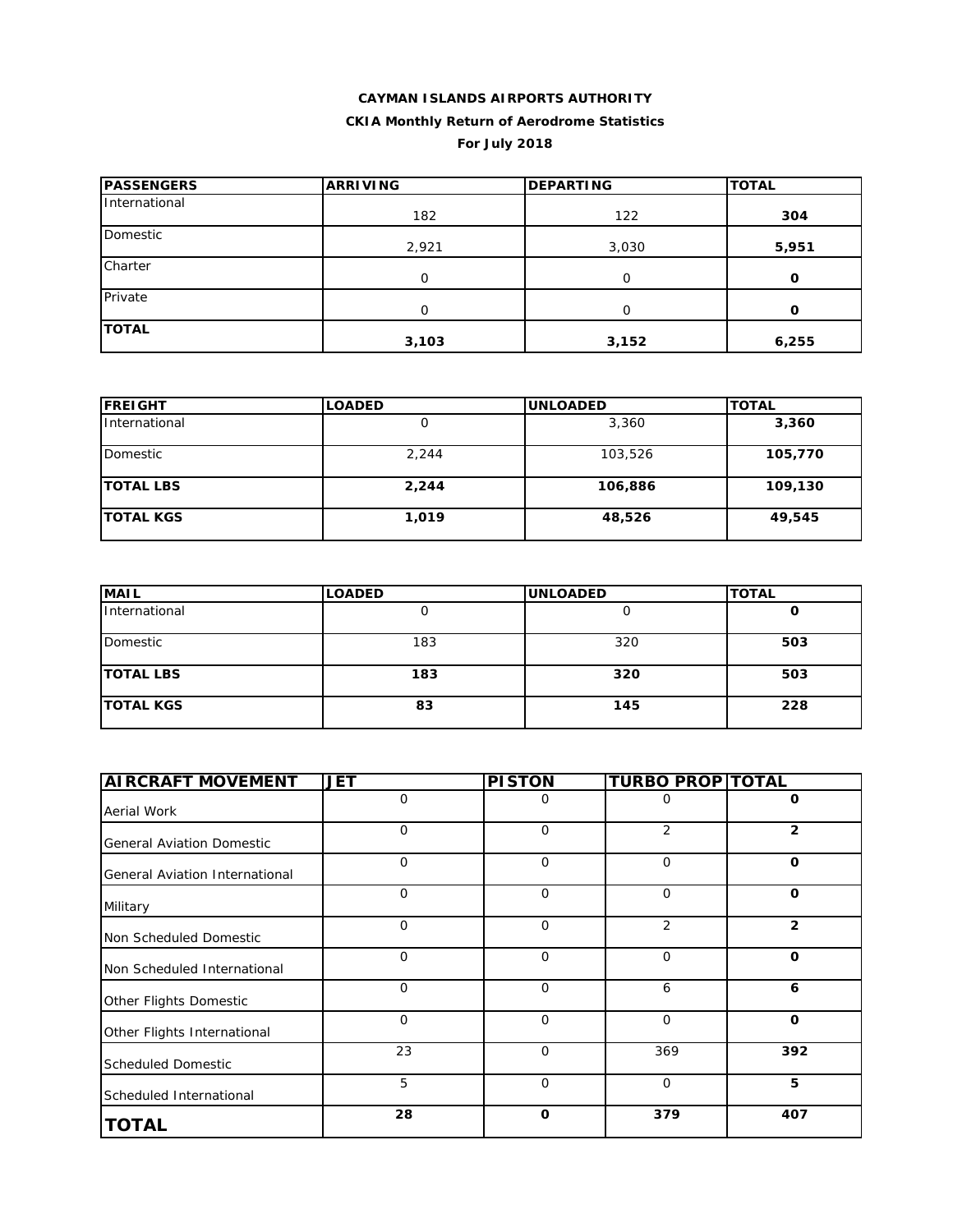#### **For August 2018**

| <b>PASSENGERS</b> | <b>ARRIVING</b> | <b>DEPARTING</b> | <b>TOTAL</b> |
|-------------------|-----------------|------------------|--------------|
| International     | 138             | 50               | 188          |
| Domestic          | 2,828           | 2,957            | 5,785        |
| Charter           | $\Omega$        | $\Omega$         | O            |
| Private           | 3               |                  | 10           |
| <b>TOTAL</b>      | 2,969           | 3,014            | 5,983        |

| <b>FREIGHT</b>   | <b>LOADED</b> | <b>UNLOADED</b> | <b>TOTAL</b> |  |
|------------------|---------------|-----------------|--------------|--|
| International    |               | 3,727           | 3,727        |  |
| Domestic         | 5,584         | 16,879          | 22,463       |  |
| <b>TOTAL LBS</b> | 5,584         | 20,606          | 26,190       |  |
| <b>TOTAL KGS</b> | 2,535         | 9,355           | 11,890       |  |

| <b>MAIL</b>      | <b>LOADED</b> | <b>UNLOADED</b> | <b>TOTAL</b> |
|------------------|---------------|-----------------|--------------|
| International    |               |                 | u            |
| Domestic         | 181           | 675             | 856          |
| <b>TOTAL LBS</b> | 181           | 675             | 856          |
| <b>TOTAL KGS</b> | 82            | 306             | 389          |

| <b>AIRCRAFT MOVEMENT</b>         | <b>JET</b>  | <b>PISTON</b>  | <b>TURBO PROP TOTAL</b> |                |
|----------------------------------|-------------|----------------|-------------------------|----------------|
| Aerial Work                      | $\mathbf 0$ | 0              | 0                       | 0              |
| <b>General Aviation Domestic</b> | $\mathbf 0$ |                | 4                       | 5              |
| General Aviation International   | 2           | 1              | $\mathbf 0$             | 3              |
| Military                         | $\mathbf 0$ | $\overline{2}$ | $\mathbf 0$             | $\overline{2}$ |
| Non Scheduled Domestic           | $\mathbf 0$ | $\mathbf 0$    | $\mathbf 0$             | O              |
| Non Scheduled International      | $\mathbf 0$ | $\mathbf 0$    | $\mathbf 0$             | $\mathbf 0$    |
| Other Flights Domestic           | $\mathbf 0$ | $\mathbf 0$    | 5                       | 5              |
| Other Flights International      | $\mathbf 0$ | $\mathbf 0$    | $\mathbf 0$             | $\mathbf 0$    |
| <b>Scheduled Domestic</b>        | 26          | $\Omega$       | 348                     | 374            |
| Scheduled International          | 4           | $\mathbf 0$    | $\mathbf 0$             | 4              |
| <b>TOTAL</b>                     | 32          | 4              | 357                     | 393            |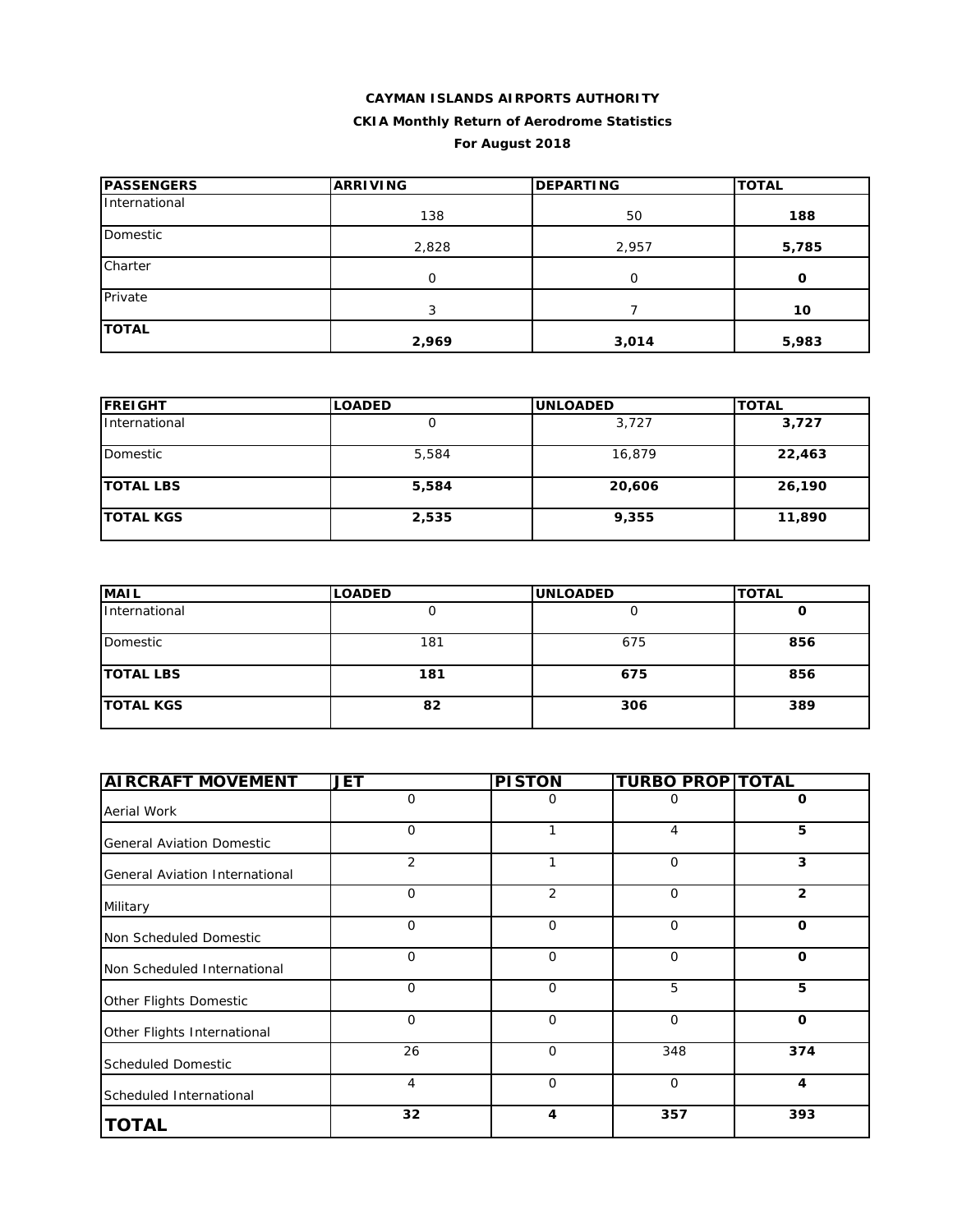| <b>PASSENGERS</b> | <b>ARRIVING</b> | <b>DEPARTING</b> | <b>TOTAL</b> |
|-------------------|-----------------|------------------|--------------|
| International     | 128             | 45               | 173          |
| Domestic          | 2,285           | 2,336            | 4,621        |
| Charter           | 0               | $\Omega$         | $\mathbf{o}$ |
| Private           | 0               | $\Omega$         | 0            |
| <b>TOTAL</b>      | 2,413           | 2,381            | 4,794        |

| <b>IFREIGHT</b>  | <b>LOADED</b> | <b>UNLOADED</b> | <b>TOTAL</b> |
|------------------|---------------|-----------------|--------------|
| International    |               | 6,245           | 6,245        |
| Domestic         | 2,400         | 11,981          | 14,381       |
| <b>TOTAL LBS</b> | 2,400         | 18,226          | 20,626       |
| <b>TOTAL KGS</b> | 1,090         | 8,275           | 9,364        |

| <b>MAIL</b>      | <b>LOADED</b> | <b>UNLOADED</b> | <b>TOTAL</b> |
|------------------|---------------|-----------------|--------------|
| International    |               |                 | U            |
| Domestic         | 71            | 475             | 546          |
| <b>TOTAL LBS</b> | 71            | 475             | 546          |
| <b>TOTAL KGS</b> | 32            | 216             | 248          |

| <b>AIRCRAFT MOVEMENT</b>         | <b>JET</b>  | <b>PISTON</b>  | <b>TURBO PROP TOTAL</b> |                |
|----------------------------------|-------------|----------------|-------------------------|----------------|
| Aerial Work                      | $\mathbf 0$ | 0              | 2                       | $\overline{2}$ |
| <b>General Aviation Domestic</b> | 0           | 2              | $\mathbf{O}$            | $\mathbf{2}$   |
| General Aviation International   | $\mathbf 0$ | $\mathbf 0$    | $\mathbf 0$             | $\mathbf 0$    |
| Military                         | $\mathbf 0$ | $\mathbf 0$    | $\mathbf 0$             | $\mathbf 0$    |
| Non Scheduled Domestic           | $\mathbf 0$ | $\mathbf 0$    | $\mathbf 0$             | $\mathbf 0$    |
| Non Scheduled International      | 0           | $\mathbf 0$    | $\mathbf{O}$            | $\mathbf 0$    |
| Other Flights Domestic           | $\mathbf 0$ | $\mathbf 0$    | 15                      | 15             |
| Other Flights International      | $\mathbf 0$ | $\mathbf 0$    | $\mathbf{O}$            | $\mathbf 0$    |
| <b>Scheduled Domestic</b>        | 22          | $\Omega$       | $\mathbf 0$             | 22             |
| Scheduled International          | 5           | $\mathbf 0$    | $\mathbf 0$             | 5              |
| <b>TOTAL</b>                     | 27          | $\overline{2}$ | 17                      | 46             |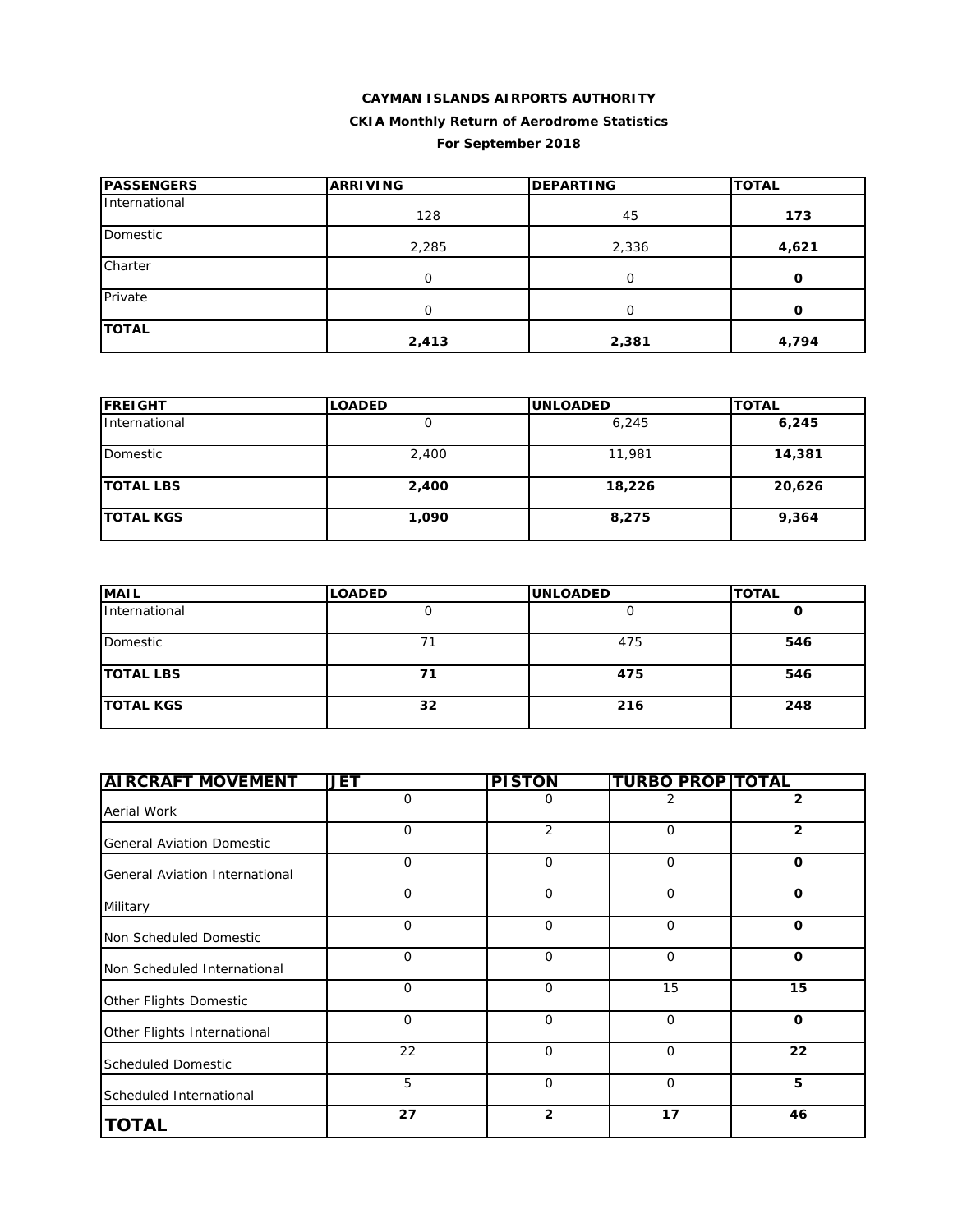#### **For October 2018**

| <b>IPASSENGERS</b> | <b>ARRIVING</b> | <b>DEPARTING</b> | <b>TOTAL</b> |
|--------------------|-----------------|------------------|--------------|
| International      | 108             | 90               | 198          |
| Domestic           | 2,817           | 2,851            | 5,668        |
| Charter            | $\Omega$        | 0                | O            |
| Private            | $\Omega$        | O                | O            |
| <b>TOTAL</b>       | 2,925           | 2,941            | 5,866        |

| <b>FREIGHT</b>   | <b>LOADED</b> | <b>UNLOADED</b> | <b>TOTAL</b> |
|------------------|---------------|-----------------|--------------|
| International    |               |                 | O            |
| Domestic         | 2,989         | 12,400          | 15,389       |
| <b>TOTAL LBS</b> | 2,989         | 12,400          | 15,389       |
| <b>TOTAL KGS</b> | 1,357         | 5,630           | 6,987        |

| <b>MAIL</b>      | <b>LOADED</b> | <b>UNLOADED</b> | <b>TOTAL</b> |
|------------------|---------------|-----------------|--------------|
| International    |               |                 | U            |
| Domestic         | 252           | 1,038           | 1,290        |
| <b>TOTAL LBS</b> | 252           | 1,038           | 1,290        |
| <b>TOTAL KGS</b> | 114           | 471             | 586          |

| <b>AIRCRAFT MOVEMENT</b>         | JET         | <b>PISTON</b> | <b>TURBO PROP TOTAL</b> |              |
|----------------------------------|-------------|---------------|-------------------------|--------------|
| Aerial Work                      | 0           | 0             | 0                       | $\mathbf 0$  |
| <b>General Aviation Domestic</b> | $\mathbf 0$ | $\mathbf 0$   | $\overline{2}$          | $\mathbf{2}$ |
| General Aviation International   | $\mathbf 0$ | $\mathbf 0$   | $\mathbf 0$             | $\mathbf 0$  |
| Military                         | $\mathbf 0$ | $\mathbf 0$   | $\mathbf 0$             | $\mathbf{o}$ |
| Non Scheduled Domestic           | 21          | $\mathbf 0$   | 343                     | 364          |
| Non Scheduled International      | 4           | $\mathbf 0$   | $\mathbf 0$             | 4            |
| Other Flights Domestic           | $\mathbf 0$ | $\mathbf 0$   | 4                       | 4            |
| Other Flights International      | $\mathbf 0$ | $\mathbf 0$   | $\mathbf 0$             | $\mathbf 0$  |
| <b>Scheduled Domestic</b>        | $\mathbf 0$ | $\Omega$      | $\mathbf 0$             | $\mathbf{o}$ |
| Scheduled International          | $\mathbf 0$ | $\mathbf 0$   | 0                       | $\mathbf 0$  |
| <b>TOTAL</b>                     | 25          | $\Omega$      | 349                     | 374          |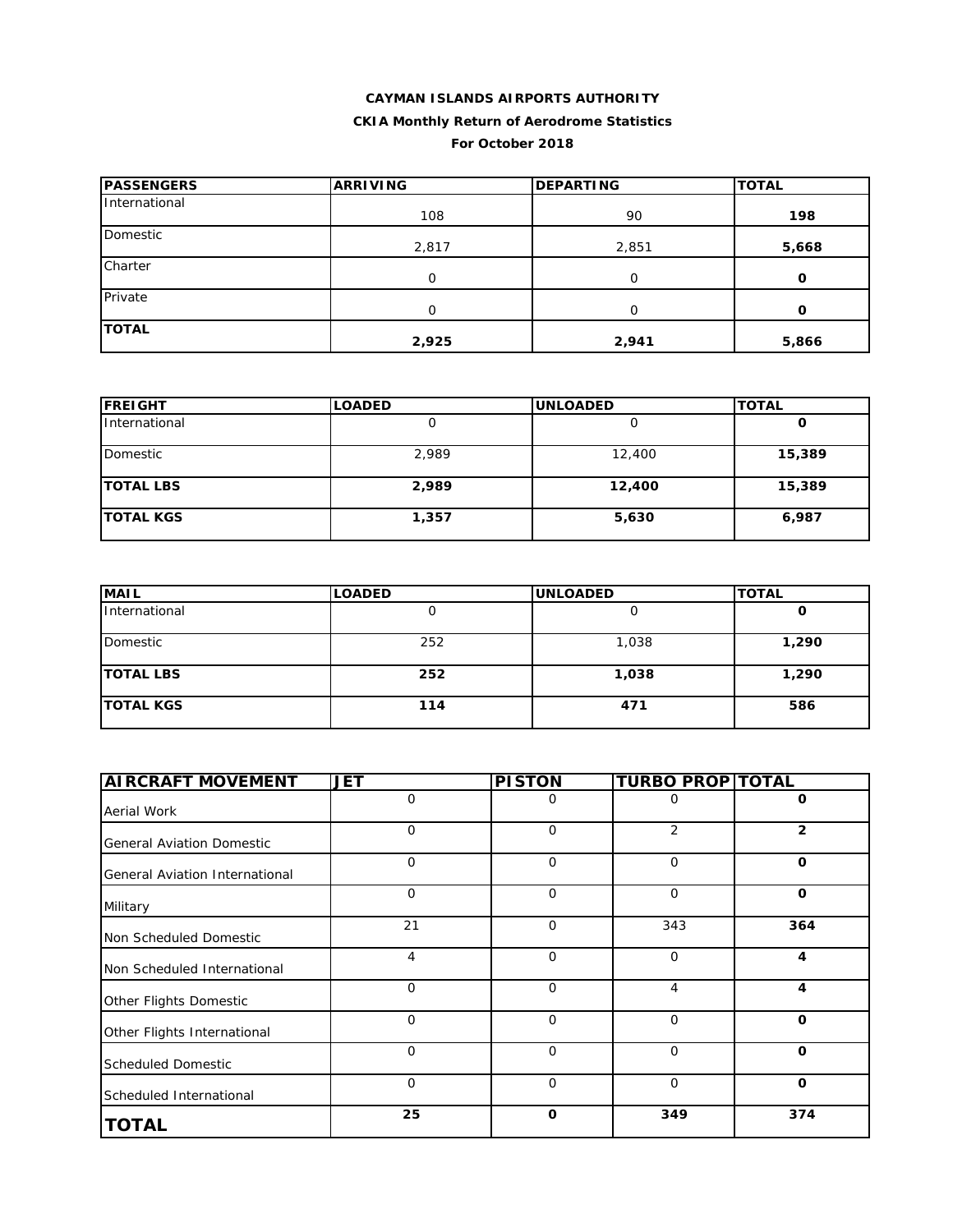#### **PASSENGERS ARRIVING DEPARTING TOTAL** International 192 48 Private 20 16 **36 240** Domestic 2,844 2,937 **5,781 Charter** 0 0 **0 TOTAL 3,056 3,001 6,057**

| <b>FREIGHT</b>   | <b>LOADED</b> | <b>UNLOADED</b> | <b>TOTAL</b> |
|------------------|---------------|-----------------|--------------|
| International    | Ő             | 11,205          | 11,205       |
| Domestic         | 3,721         | 22,489          | 26,210       |
| <b>TOTAL LBS</b> | 3,721         | 33,694          | 37,415       |
| <b>TOTAL KGS</b> | 1,689         | 15,297          | 16,986       |

| <b>MAIL</b>      | <b>LOADED</b> | <b>UNLOADED</b> | <b>TOTAL</b> |
|------------------|---------------|-----------------|--------------|
| International    |               |                 | u            |
| Domestic         | 157           | 878             | 1,035        |
| <b>TOTAL LBS</b> | 157           | 878             | 1,035        |
| <b>TOTAL KGS</b> | 71            | 399             | 470          |

| <b>AIRCRAFT MOVEMENT</b>         | <b>JET</b>  | <b>PISTON</b>  | <b>TURBO PROP TOTAL</b> |             |
|----------------------------------|-------------|----------------|-------------------------|-------------|
| Aerial Work                      | $\mathbf 0$ | 0              | 0                       | $\mathbf 0$ |
| <b>General Aviation Domestic</b> | 1           |                | 8                       | 10          |
| General Aviation International   | 4           | 1              | $\mathbf 0$             | 5           |
| Military                         | $\mathbf 0$ | $\mathbf{O}$   | $\mathbf 0$             | $\mathbf 0$ |
| Non Scheduled Domestic           | 1           | $\mathbf 0$    | $\mathbf 0$             | 1           |
| Non Scheduled International      | 0           | $\mathbf 0$    | $\mathbf 0$             | $\mathbf 0$ |
| Other Flights Domestic           | $\mathbf 0$ | $\mathbf 0$    | 7                       | 7           |
| Other Flights International      | $\mathbf 0$ | $\mathbf 0$    | $\mathbf 0$             | $\mathbf 0$ |
| <b>Scheduled Domestic</b>        | 20          | $\mathbf 0$    | 370                     | 390         |
| Scheduled International          | 4           | $\mathbf{O}$   | $\mathbf 0$             | 4           |
| <b>TOTAL</b>                     | 30          | $\overline{2}$ | 385                     | 417         |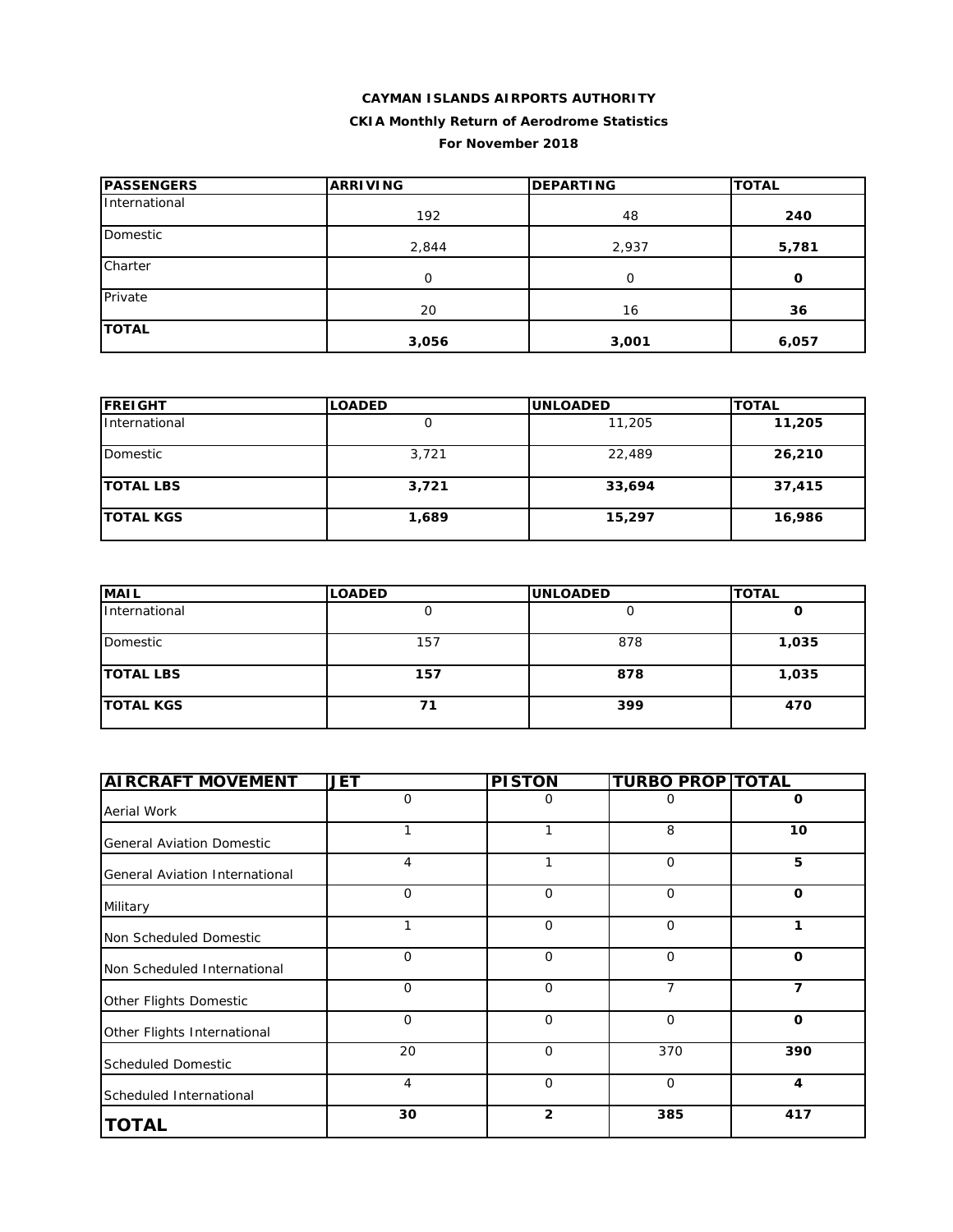## **CAYMAN ISLANDS AIRPORTS AUTHORITY**

## **CKIA Monthly Return of Aerodrome Statistics**

#### **For December 2018**

| <b>PASSENGERS</b> | <b>ARRIVING</b> | <b>DEPARTING</b> | <b>TOTAL</b> |
|-------------------|-----------------|------------------|--------------|
| International     | 105             | 24               | 129          |
| Domestic          | 3,673           | 3,672            | 7,345        |
| Charter           | O               | O                | 0            |
| Private           | 11              | っ                | 13           |
| <b>TOTAL</b>      | 3,789           | 3,698            | 7,487        |

| <b>FREIGHT</b>   | <b>LOADED</b> | <b>UNLOADED</b> | <b>TOTAL</b> |
|------------------|---------------|-----------------|--------------|
| International    | Ü             | 6,296           | 6,296        |
| Domestic         | 4,662         | 26,533          | 31,195       |
| <b>TOTAL LBS</b> | 4,662         | 32,829          | 37,491       |
| <b>TOTAL KGS</b> | 2,117         | 14,904          | 17,021       |

| <b>MAIL</b>      | <b>LOADED</b> | <b>UNLOADED</b> | <b>TOTAL</b> |
|------------------|---------------|-----------------|--------------|
| International    |               |                 | u            |
| Domestic         | 223           | 1,181           | 1,404        |
| <b>TOTAL LBS</b> | 223           | 1,181           | 1,404        |
| <b>TOTAL KGS</b> | 101           | 536             | 637          |

| <b>AIRCRAFT MOVEMENT</b>         | <b>JET</b>     | <b>PISTON</b> | <b>TURBO PROP TOTAL</b> |                |
|----------------------------------|----------------|---------------|-------------------------|----------------|
| <b>Aerial Work</b>               | $\mathbf 0$    | O             | 0                       | O              |
| <b>General Aviation Domestic</b> | $\mathbf 0$    | $\mathbf 0$   | $\overline{7}$          | 7              |
| General Aviation International   | $\overline{2}$ | $\mathbf{O}$  | 2                       | 4              |
| Military                         | $\mathbf 0$    | $\Omega$      | $\Omega$                | $\Omega$       |
| Non Scheduled Domestic           | $\mathbf 0$    | 0             | $\mathbf 0$             | O              |
| Non Scheduled International      | 2              | $\mathbf{O}$  | $\mathbf 0$             | $\overline{2}$ |
| Other Flights Domestic           | $\Omega$       | $\Omega$      | 10                      | 10             |
| Other Flights International      | $\Omega$       | $\Omega$      | $\mathbf 0$             | $\mathbf 0$    |
| <b>Scheduled Domestic</b>        | 33             | $\mathbf 0$   | 396                     | 429            |
| Scheduled International          | 7              | $\mathbf 0$   | $\mathbf 0$             | 7              |
| <b>TOTAL</b>                     | 44             | $\mathbf{o}$  | 415                     | 459            |